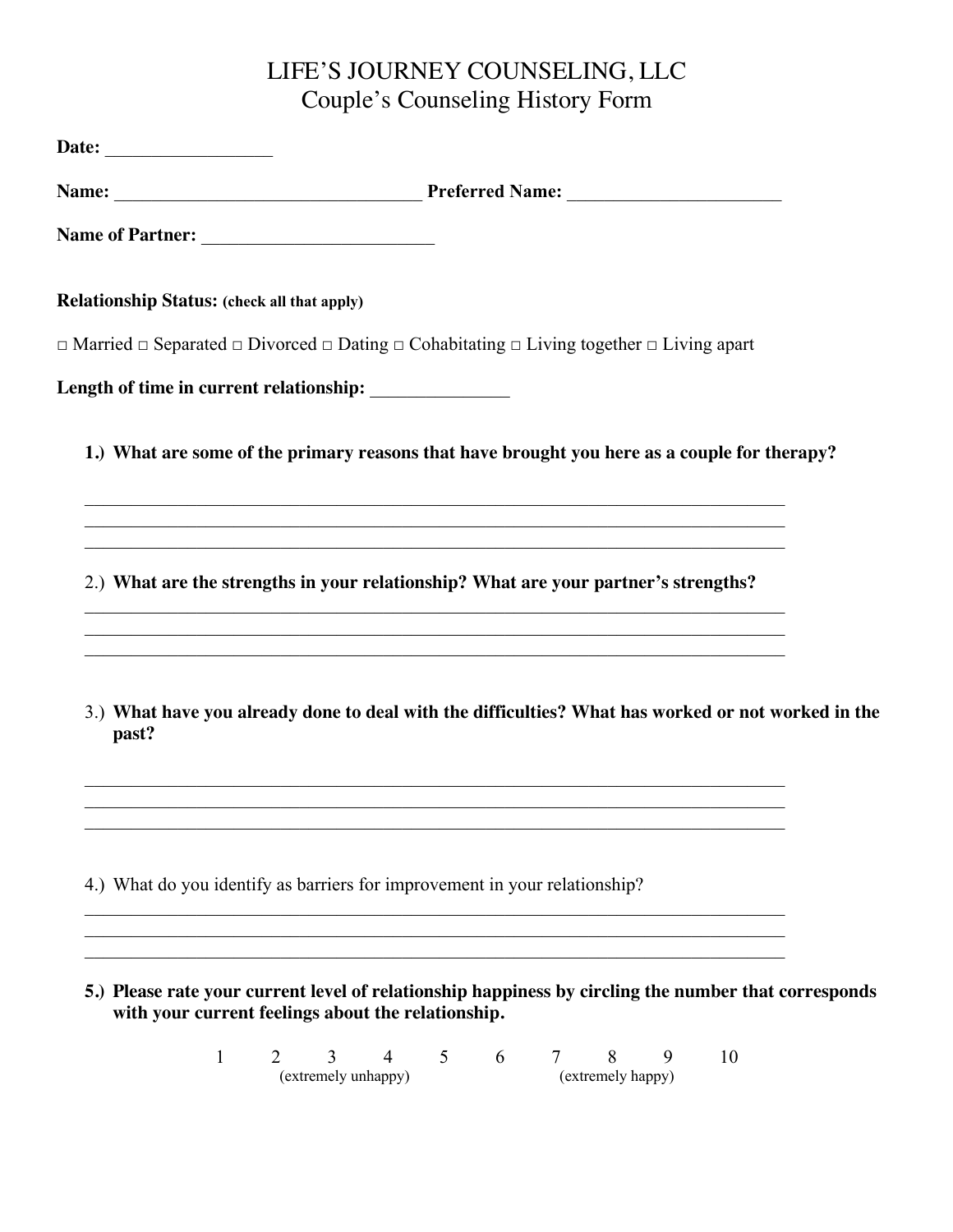|                                                                                    | 7.) Have you received prior couples counseling related to any of the above problems? $\Box$ Yes $\Box$ No                                                                                                                                     |
|------------------------------------------------------------------------------------|-----------------------------------------------------------------------------------------------------------------------------------------------------------------------------------------------------------------------------------------------|
|                                                                                    |                                                                                                                                                                                                                                               |
| Problems treated:                                                                  |                                                                                                                                                                                                                                               |
| <b>What was the outcome</b> (check one)?                                           |                                                                                                                                                                                                                                               |
| summary of concerns that you addressed.                                            | $\Box$ Very successful $\Box$ Somewhat successful $\Box$ Stayed the same $\Box$ Somewhat worse $\Box$ Much worse<br>8.) Have either you or your partner been in <i>individual</i> counseling before? $\Box$ Yes $\Box$ No If so, give a brief |
| $Yes \Box No \Box$<br>If yes for either, who, how often and what drugs or alcohol? | 9.) Do either you or your partner drink alcohol to intoxication or take drugs to intoxication?                                                                                                                                                |

**11.) Has either of you threatened to separate or divorce (if married) as a result of the current relationship problems?** 

If yes, who? \_\_\_Me \_\_\_Partner \_\_\_Both of us

**If married, have either you or your partner consulted with a lawyer about divorce?** 

I f yes, who? \_\_\_Me \_\_\_Partner \_\_\_Both of us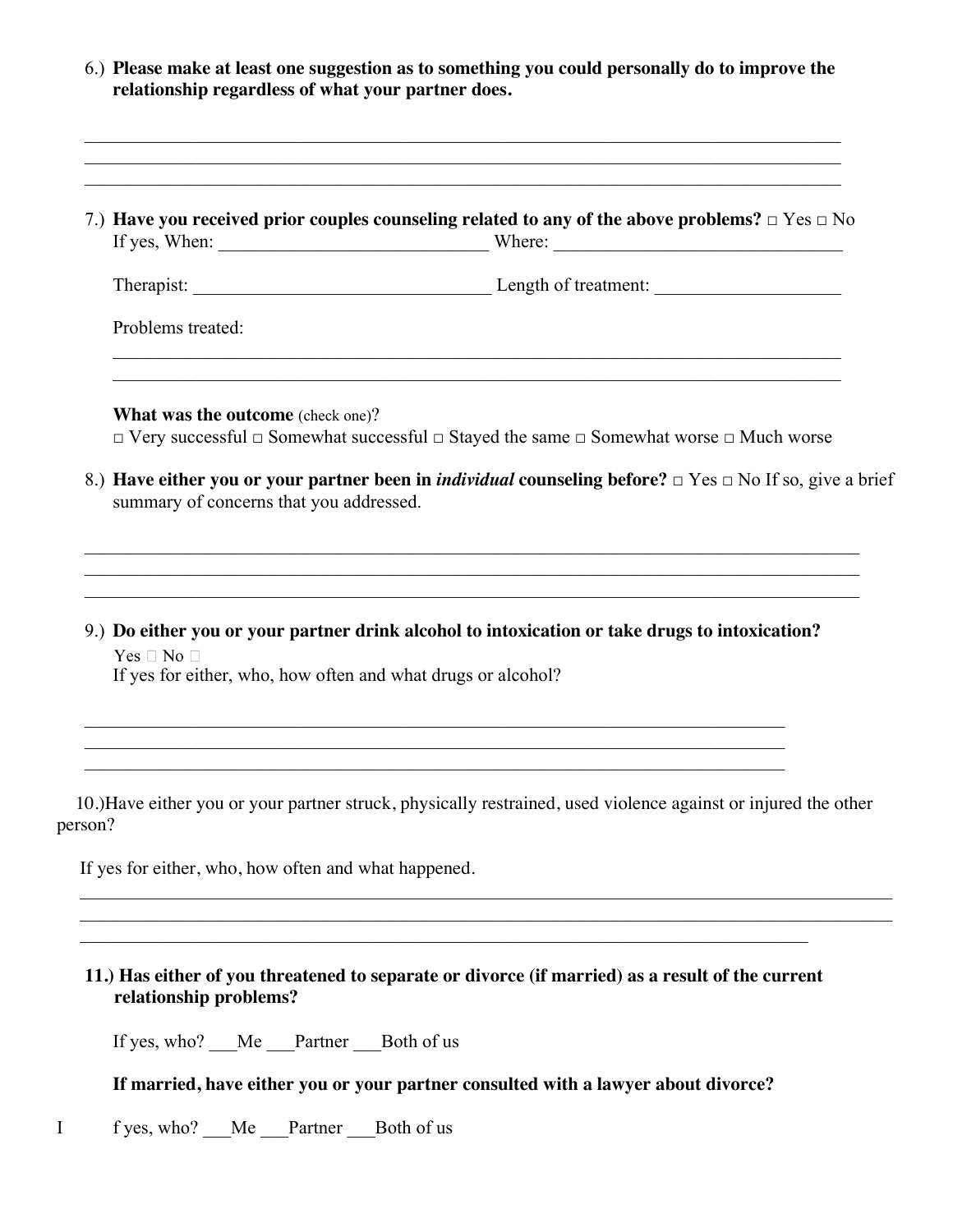|                                                         |                                                                                 |                        |                |  |  |                                                                   |  |                      | 12.) Do you perceive that either you or your partner has withdrawn from the relationship? |  |
|---------------------------------------------------------|---------------------------------------------------------------------------------|------------------------|----------------|--|--|-------------------------------------------------------------------|--|----------------------|-------------------------------------------------------------------------------------------|--|
|                                                         |                                                                                 |                        |                |  |  | If yes, which of you has withdrawn? Me Partner Both of us         |  |                      |                                                                                           |  |
|                                                         |                                                                                 |                        |                |  |  |                                                                   |  |                      | 13.)How frequently have you had sexual relations during the last month? times             |  |
| How enjoyable is your sexual relationship? (Circle one) |                                                                                 |                        |                |  |  |                                                                   |  |                      |                                                                                           |  |
|                                                         | $\mathbf{1}$                                                                    |                        |                |  |  | 2 3 4 5 6 7 8                                                     |  | 9                    | 10                                                                                        |  |
|                                                         |                                                                                 | (extremely unpleasant) |                |  |  |                                                                   |  | (extremely pleasant) |                                                                                           |  |
|                                                         | How satisfied are you with the frequency of your sexual relations? (Circle one) |                        |                |  |  |                                                                   |  |                      |                                                                                           |  |
|                                                         | $\mathbf{1}$                                                                    | $\overline{2}$         | 3 <sup>1</sup> |  |  | 4 5 6 7 8                                                         |  | 9                    | 10                                                                                        |  |
| (extremely unsatisfied)<br>(extremely satisfied)        |                                                                                 |                        |                |  |  |                                                                   |  |                      |                                                                                           |  |
|                                                         |                                                                                 |                        |                |  |  | 14.) What is your current level of stress (overall)? (Circle one) |  |                      |                                                                                           |  |
|                                                         |                                                                                 | (no stress)            |                |  |  | $1 \t2 \t3 \t4 \t5 \t6 \t7 \t8 \t9 \t10$                          |  |                      | (high stress)                                                                             |  |
|                                                         |                                                                                 |                        |                |  |  |                                                                   |  |                      | 15.) What is your current level of stress (in the relationship)? (Circle one)             |  |
|                                                         | (no stress)                                                                     |                        |                |  |  | $1 \t2 \t3 \t4 \t5 \t6 \t7 \t8 \t9 \t10$                          |  |                      | (high stress)                                                                             |  |

**Rank the order of the top three concerns you have in regards to your relationship with your partner (1 being the most problematic):** 

| . .           |  |
|---------------|--|
| ⌒<br><u>.</u> |  |
|               |  |
| ◠<br>، ب      |  |

## **12.) Do you perceive that either you or your partner has withdrawn from the relationship?**